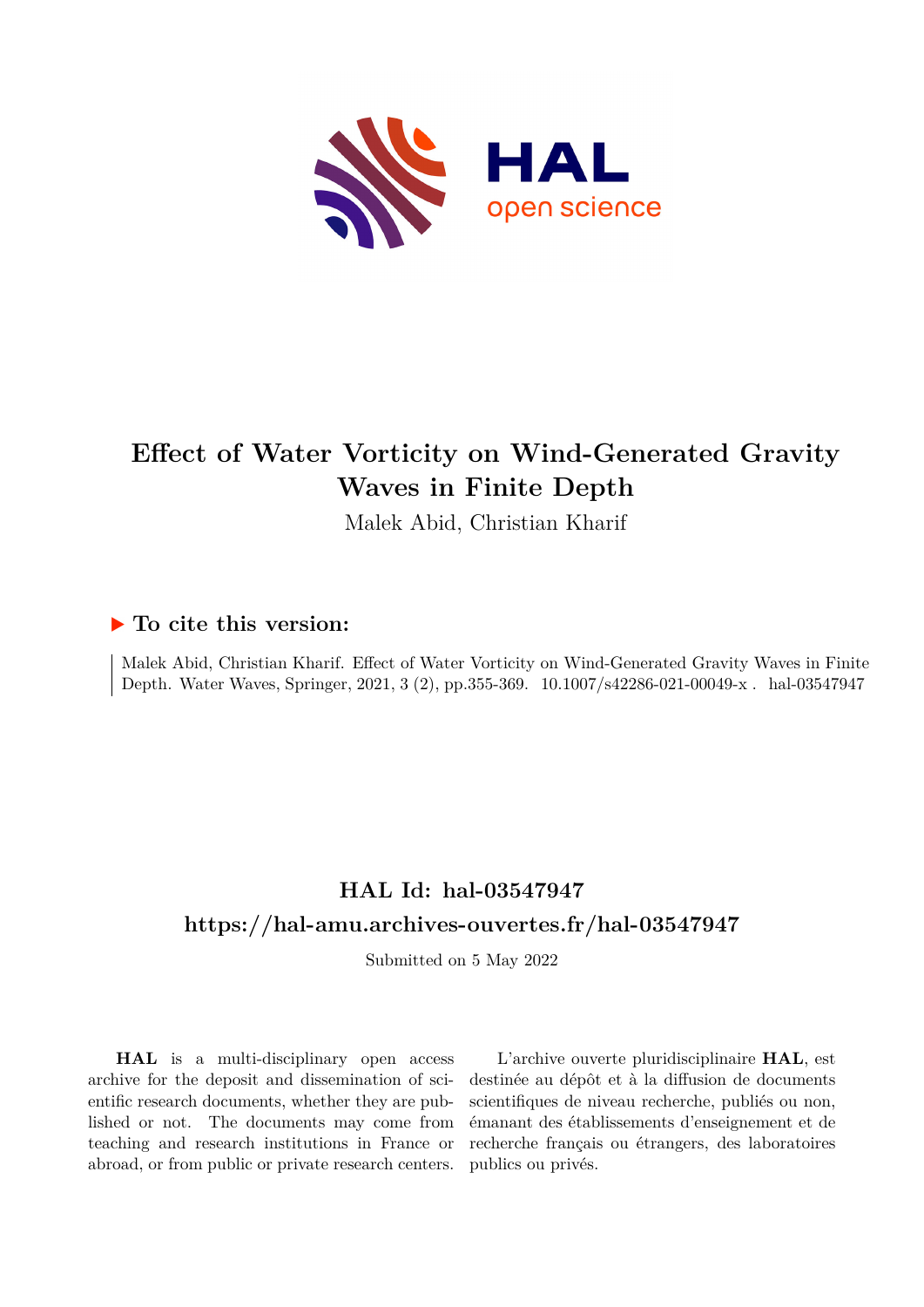## Water Waves

### Effect of water vorticity on wind-generated gravity-waves in finite depth

--Manuscript Draft--

| <b>Manuscript Number:</b>                               | WAWA-D-20-00011R2                                                                                                                                                                                                                                                                                                                                                                                                                                                                                                                                                                                                                                                                                                                                                                                                                                                                                                                                                                                                                                                                                                                                       |                |
|---------------------------------------------------------|---------------------------------------------------------------------------------------------------------------------------------------------------------------------------------------------------------------------------------------------------------------------------------------------------------------------------------------------------------------------------------------------------------------------------------------------------------------------------------------------------------------------------------------------------------------------------------------------------------------------------------------------------------------------------------------------------------------------------------------------------------------------------------------------------------------------------------------------------------------------------------------------------------------------------------------------------------------------------------------------------------------------------------------------------------------------------------------------------------------------------------------------------------|----------------|
| <b>Full Title:</b>                                      | Effect of water vorticity on wind-generated gravity-waves in finite depth                                                                                                                                                                                                                                                                                                                                                                                                                                                                                                                                                                                                                                                                                                                                                                                                                                                                                                                                                                                                                                                                               |                |
| <b>Article Type:</b>                                    | <b>Original Article</b>                                                                                                                                                                                                                                                                                                                                                                                                                                                                                                                                                                                                                                                                                                                                                                                                                                                                                                                                                                                                                                                                                                                                 |                |
| <b>Funding Information:</b>                             | Aix-Marseille Université<br>(AMX-19-IET-010)                                                                                                                                                                                                                                                                                                                                                                                                                                                                                                                                                                                                                                                                                                                                                                                                                                                                                                                                                                                                                                                                                                            | Dr. Malek Abid |
| Abstract:                                               | The generation of wind waves at the surface of an established underlying vertically<br>sheared water flow, of constant vorticity, is considered. A particular attention is paid to<br>the role of the vorticity in water on wind-wave generation in finite depth.<br>The present theoretical results are compared with experimental data obtained by<br>\cite{Young1996}, in the shallow Lake George (Australia), and the least squares fit of<br>these data by \cite{Young1997}. It is shown that without vorticity in water there is a<br>deviation between theory and experimental data. However, a good agreement between<br>the theory and the fit of experimental data is obtained when negative vorticity is taken<br>into account. Furthermore, it is shown that the amplitude growth rate increases with<br>vorticity and depth. A limit to the wave energy growth, corresponding to the vanishing<br>of the growth rate, is obtained. The corresponding limiting wave age is derived in a<br>closed form showing its explicit dependence on vorticity and depth. The limiting wave<br>age is found to increase with both vorticity and depth. |                |
| <b>Corresponding Author:</b>                            | <b>Malek Abid</b><br><b>IRPHE</b><br><b>FRANCE</b>                                                                                                                                                                                                                                                                                                                                                                                                                                                                                                                                                                                                                                                                                                                                                                                                                                                                                                                                                                                                                                                                                                      |                |
| <b>Corresponding Author Secondary</b><br>Information:   |                                                                                                                                                                                                                                                                                                                                                                                                                                                                                                                                                                                                                                                                                                                                                                                                                                                                                                                                                                                                                                                                                                                                                         |                |
| <b>Corresponding Author's Institution:</b>              | <b>IRPHE</b>                                                                                                                                                                                                                                                                                                                                                                                                                                                                                                                                                                                                                                                                                                                                                                                                                                                                                                                                                                                                                                                                                                                                            |                |
| <b>Corresponding Author's Secondary</b><br>Institution: |                                                                                                                                                                                                                                                                                                                                                                                                                                                                                                                                                                                                                                                                                                                                                                                                                                                                                                                                                                                                                                                                                                                                                         |                |
| <b>First Author:</b>                                    | <b>Malek Abid</b>                                                                                                                                                                                                                                                                                                                                                                                                                                                                                                                                                                                                                                                                                                                                                                                                                                                                                                                                                                                                                                                                                                                                       |                |
| <b>First Author Secondary Information:</b>              |                                                                                                                                                                                                                                                                                                                                                                                                                                                                                                                                                                                                                                                                                                                                                                                                                                                                                                                                                                                                                                                                                                                                                         |                |
| <b>Order of Authors:</b>                                | <b>Malek Abid</b>                                                                                                                                                                                                                                                                                                                                                                                                                                                                                                                                                                                                                                                                                                                                                                                                                                                                                                                                                                                                                                                                                                                                       |                |
|                                                         | Christian Kharif                                                                                                                                                                                                                                                                                                                                                                                                                                                                                                                                                                                                                                                                                                                                                                                                                                                                                                                                                                                                                                                                                                                                        |                |
| <b>Order of Authors Secondary Information:</b>          |                                                                                                                                                                                                                                                                                                                                                                                                                                                                                                                                                                                                                                                                                                                                                                                                                                                                                                                                                                                                                                                                                                                                                         |                |
| <b>Author Comments:</b>                                 | Dear editor,<br>The corrections indicated are made (in red color).                                                                                                                                                                                                                                                                                                                                                                                                                                                                                                                                                                                                                                                                                                                                                                                                                                                                                                                                                                                                                                                                                      |                |
|                                                         | Sincerely,                                                                                                                                                                                                                                                                                                                                                                                                                                                                                                                                                                                                                                                                                                                                                                                                                                                                                                                                                                                                                                                                                                                                              |                |
| <b>Response to Reviewers:</b>                           | The corrections indicated are made (in red color).                                                                                                                                                                                                                                                                                                                                                                                                                                                                                                                                                                                                                                                                                                                                                                                                                                                                                                                                                                                                                                                                                                      |                |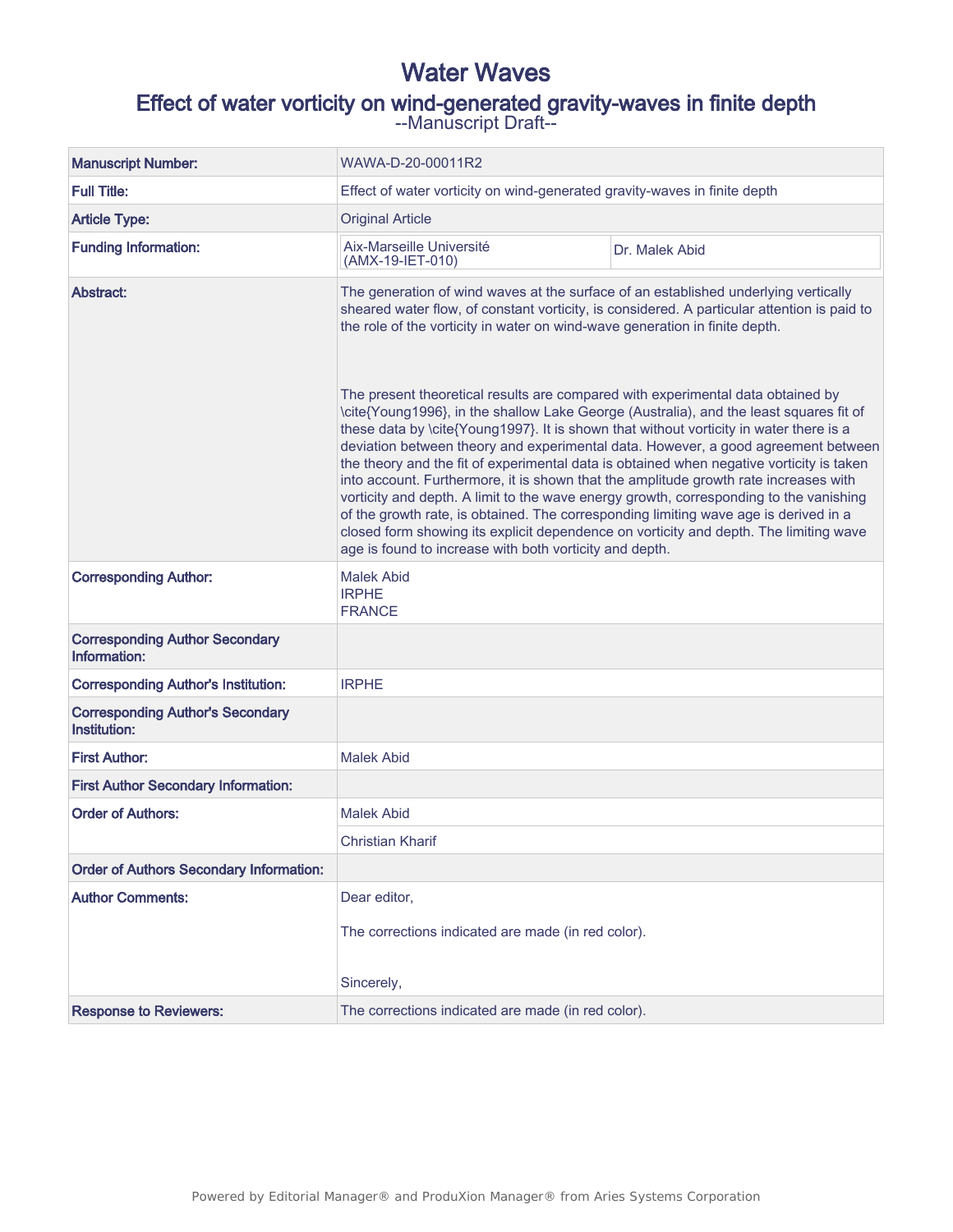#### [Click here to view linked References](https://www.editorialmanager.com/wawa/viewRCResults.aspx?pdf=1&docID=101&rev=2&fileID=5338&msid=0af5b664-6f5c-4905-a9ff-48d91f5863e5)

ᆂ

Noname manuscript No. (will be inserted by the editor)

### Effect of water vorticity on wind-generated gravity-waves in finite depth

Malek Abid · Christian Kharif

Received: date / Accepted: date

Abstract The generation of wind waves at the surface of an established underlying vertically sheared water flow, of constant vorticity, is considered. A particular attention is paid to the role of the vorticity in water on wind-wave generation in finite depth. The present theoretical results are compared with experimental data obtained by [Young & Verhagen(1996)], in the shallow Lake George (Australia), and the least squares fit of these data by [Young (1997)]. It is shown that without vorticity in water there is a deviation between theory and experimental data. However, a good agreement between the theory and the fit of experimental data is obtained when negative vorticity is taken into account. Furthermore, it is shown that the amplitude growth rate increases with vorticity and depth. A limit to the wave energy growth, corresponding to the vanishing of the growth rate, is obtained. The corresponding limiting wave age is derived in a closed form showing its explicit dependence on vorticity and depth. The limiting wave age is found to increase with both vorticity and depth.

Keywords Shear instability  $\cdot$  Rayleigh equation  $\cdot$  wind-wave generation  $\cdot$ vorticity

#### 1 Introduction

Understanding the physics of wind-wave generation is a fundamental problem in oceanography. [Miles(1957)] is one of the first to address theoretically the transfer of wind energy to ocean surface waves. He studied the linear stability of an inviscid

M. Abid

Aix Marseille Université, CNRS, Centrale Marseille, IRPHE UMR 7342, F-13384, Marseille, France

Tel.: +33-04-13552076 Fax: +33-04-13552001

E-mail: abid@irphe.univ-mrs.fr

C. Kharif

Aix Marseille Université, CNRS, Centrale Marseille, IRPHE UMR 7342, F-13384, Marseille, France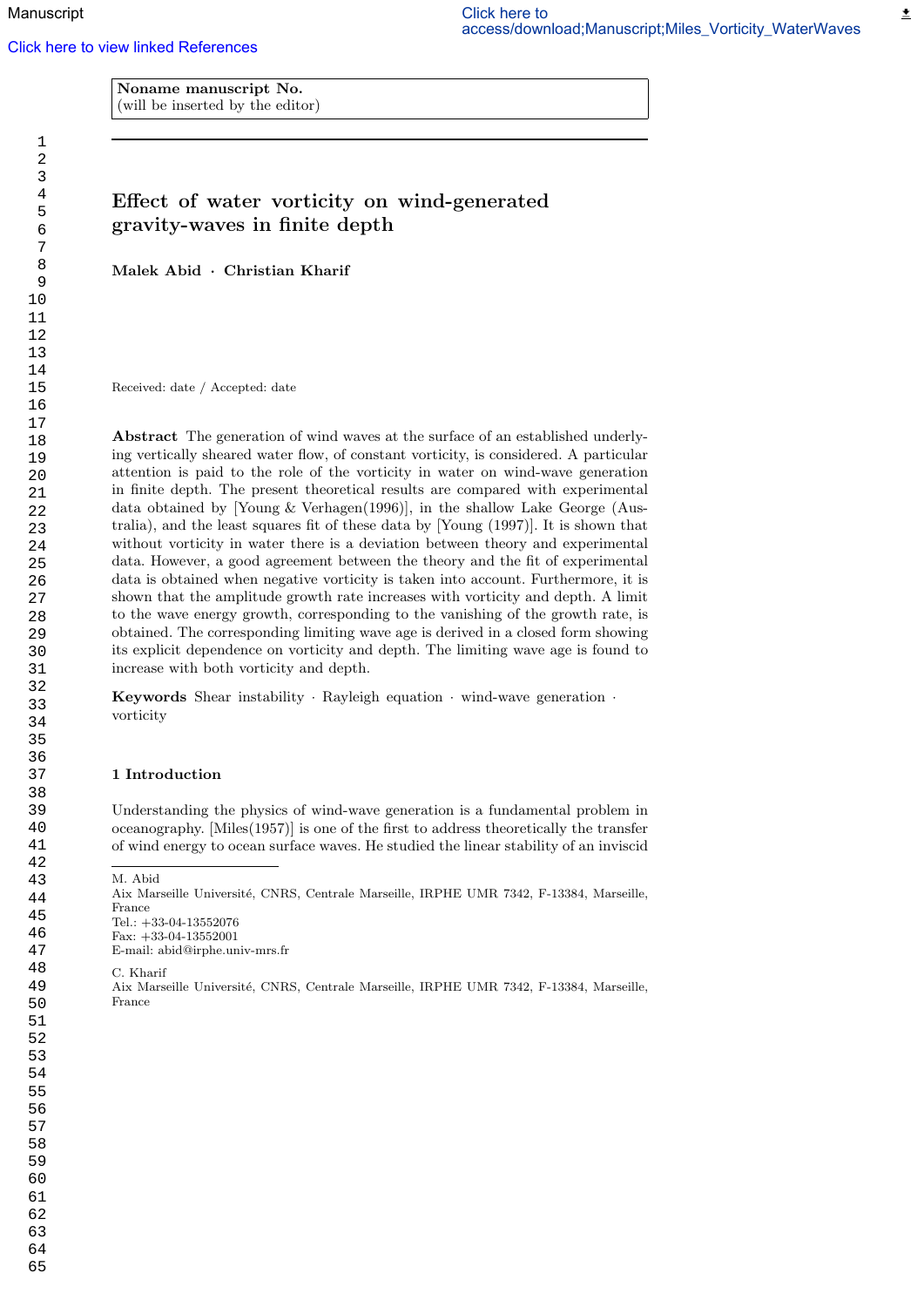parallel shear flow described by a boundary layer in the air above a flat surface of irrotational water of infinite depth, at rest. Miles found that the transfer of energy occurs at the critical layer level where the wind velocity equals the phase velocity of the surface waves. [Hristov, Miller & Friehe (2003)] confirmed experimentally the importance of the critical layer theory on the structure of the wave-induced air flow in open ocean. Many theoretical and numerical investigations in deep water have been devoted to this problem, among them one can cite [Valenzuela(1976)], [Kawai(1979)], [Beji & Nadaoka(2004)], [ Stiassnie & al. (2007)] and more recently [Young & Wolfe(2014)]. For a detailed review on wind wave generation one can refer to the book by [Janssen(2004)].

Very recently, within the framework of deep water, [Kharif & Abid (2020)] found in the case of water flows of negative vorticity a limit to wave energy growth depending on the magnitude of the vorticity.

Until now there is no theoretical study on the effect of finite depth on wind-wave generation, except the paper by [Montalvo  $\&$  al. (2013)] who considered an irrotational water flow. They considered the Miles' theory of wave amplification by wind in the case of finite depth and found that the wave growth of young waves is comparable to that of deep water whereas for old waves a finite-depth limited growth is reached.

[Young & Verhagen(1996)] conducted experiments in a shallow lake which is 20 km long by 10 km wide with an approximately uniform water depth of 2 m, and collected data set of approximately 1000 observations. From these experiments they showed that at large fetch the evolution of both the total energy and peak frequency ceases, and both parameters become depth limited. They confirmed the existence of an asymptotic limit to growth depending on the depth. However, they have not considered the possibility of the presence of vorticity in water that is likely to occur in a shallow lake due to wind at the water surface and friction at the bottom. This feature will be addressed in the sequel.

In this study we revisit the Miles theory of wind wave generation at the surface of a pre-existing underlying water flow of constant vorticity in finite depth. Constant vorticity is the first approximation that one may consider to simplify the mathematical computation to obtain preliminary results on the effect of the vorticity on wind wave generation in shallow water, and the first step toward a more general situation with depth-dependent vorticity. We consider the case of a logarithmic wind profile in the air. In section 2 the mathematical formulation is presented. Section 3 is devoted to the validation of our numerical results. The finite depth effect in the presence of vorticity is presented in section 4, as well as the comparison of our theoretical results with the experimental data of [Young & Verhagen(1996)] and the least squares fit of these data by [Young (1997)]. Our conclusions are summarized in section 5.

#### 2 Mathematical formulation

The approach developed in what follows is similar to those of [Janssen(2004)] and [Thomas(2012)] except that we now consider a water flow of constant vorticity in finite depth. For a detailed description of the method without water vorticity in deep water one can refer to [Thomas(2012)].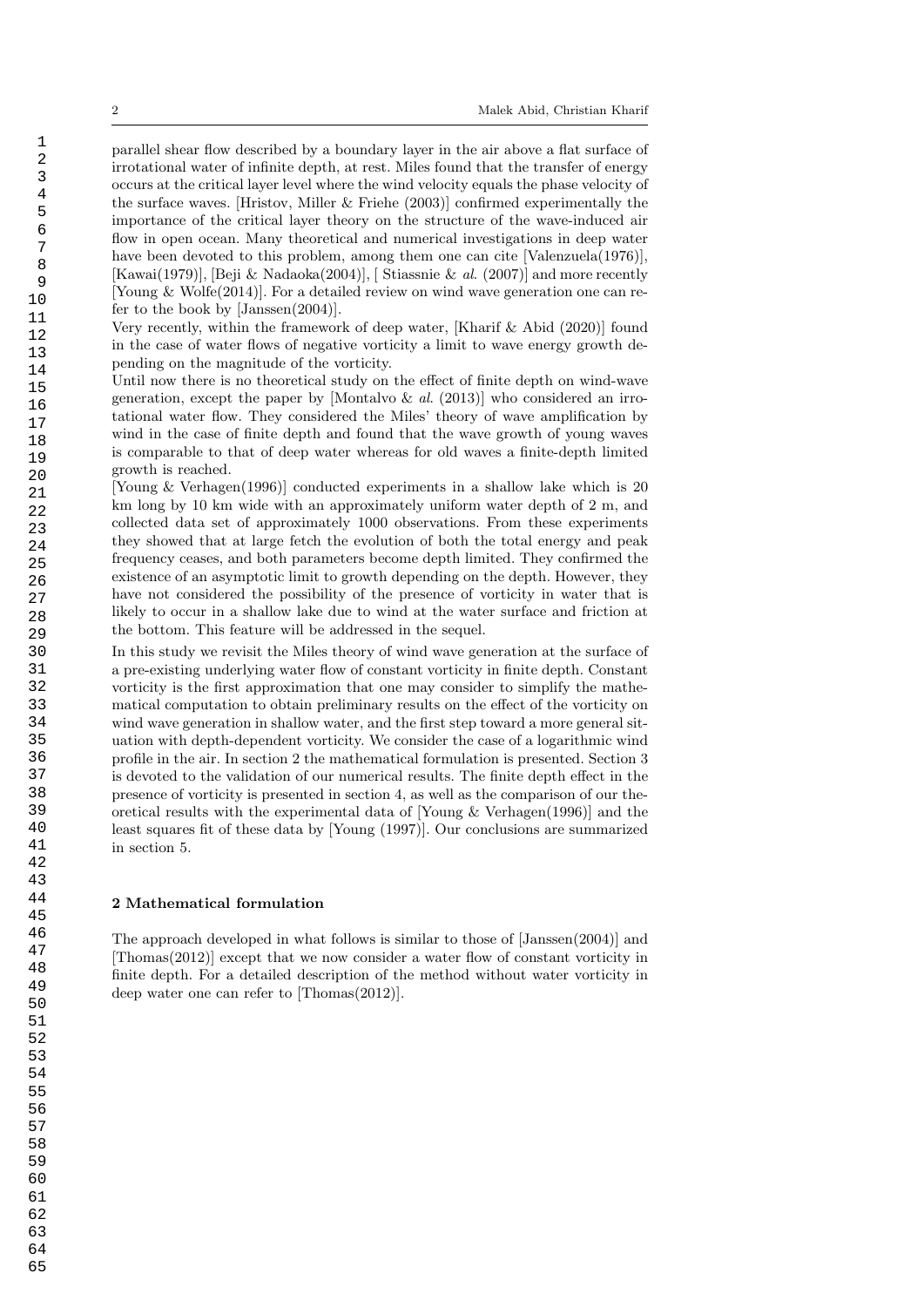The inviscid governing equations of the flow in air and water are the following

$$
\nabla \cdot \mathbf{u} = \mathbf{0},\tag{1}
$$

$$
\frac{d\mathbf{u}}{dt} = -\frac{\nabla p}{\rho} + \mathbf{g},\tag{2}
$$

$$
\frac{d\rho}{dt} = 0,\t\t(3)
$$

with

$$
\frac{d}{dt} = \frac{\partial}{\partial t} + \mathbf{u} \cdot \nabla,
$$

and where **u** is the fluid velocity,  $\rho$  is the fluid density,  $p$  is the pressure and **g** is the acceleration due to gravity.

Equation (1) corresponds to mass conservation, equation (2) is the Euler equation and equation (3) means incompressible fluids.

We consider the linear stability of the following solution of the system of equations (1)-(3) which corresponds to a flat air-water interface

$$
\mathbf{u} = U_0 \mathbf{e}_x, \quad \mathbf{g} = -g \mathbf{e}_z, \quad \rho = \rho_0(z), \quad p_0(z) = g \int \rho_0(z) dz, \quad (4)
$$

where  $U_0$  corresponds to the velocity in the air and in the water,  $\rho(z)$  corresponds to atmospheric density and water density and  $e_x$  and  $e_z$  are unit vectors in the x-direction and z-direction, respectively.

$$
U_0(z) = \begin{cases} U_a(z) , & z > 0 \\ U_w(z) , & -h < z < 0 \end{cases}, \quad \rho_0(z) = \begin{cases} \rho_a , & z > 0 \\ \rho_w , & -h < z < 0 \end{cases},
$$

where  $U_a$  is the wind velocity and  $U_w$  the flow velocity in the water, h is the water depth,  $\rho_a$  and  $\rho_w$  are the atmospheric density and water density, respectively. We assume the conservation of the momentum flux in the atmospheric boundary layer and the water flow is assumed to be vertically sheared with constant vorticity. Consequently The following velocity profiles will be used:

$$
U_a(z) = \frac{u_*}{\kappa} \ln(1 + \frac{z}{z_0}),
$$
  $U_w(z) = U_s + \Omega z,$ 

where  $u_*$  is the friction velocity,  $\kappa$  is the von Karman constant and  $z_0$  is the roughness length of the air-water interface given by the Charnock relation  $z_0 = \alpha_{ch} u_*^2/g$ . For the flow velocity in the water the shear  $\Omega$  and  $U_s$  are constant.

Let us perturb the equilibrium given by equations (4) with an infinitesimal perturbation

$$
U = U_0 + u', \qquad p = p_0 + p', \qquad \rho = \rho_0 + \rho'. \tag{5}
$$

Note that the fluid is incompressible and nonhomogenous. Therefore, the fluid density is constant on streamlines and this is ensured by equation (3). Consequently, this conservation leads to an equation for  $\rho'$ .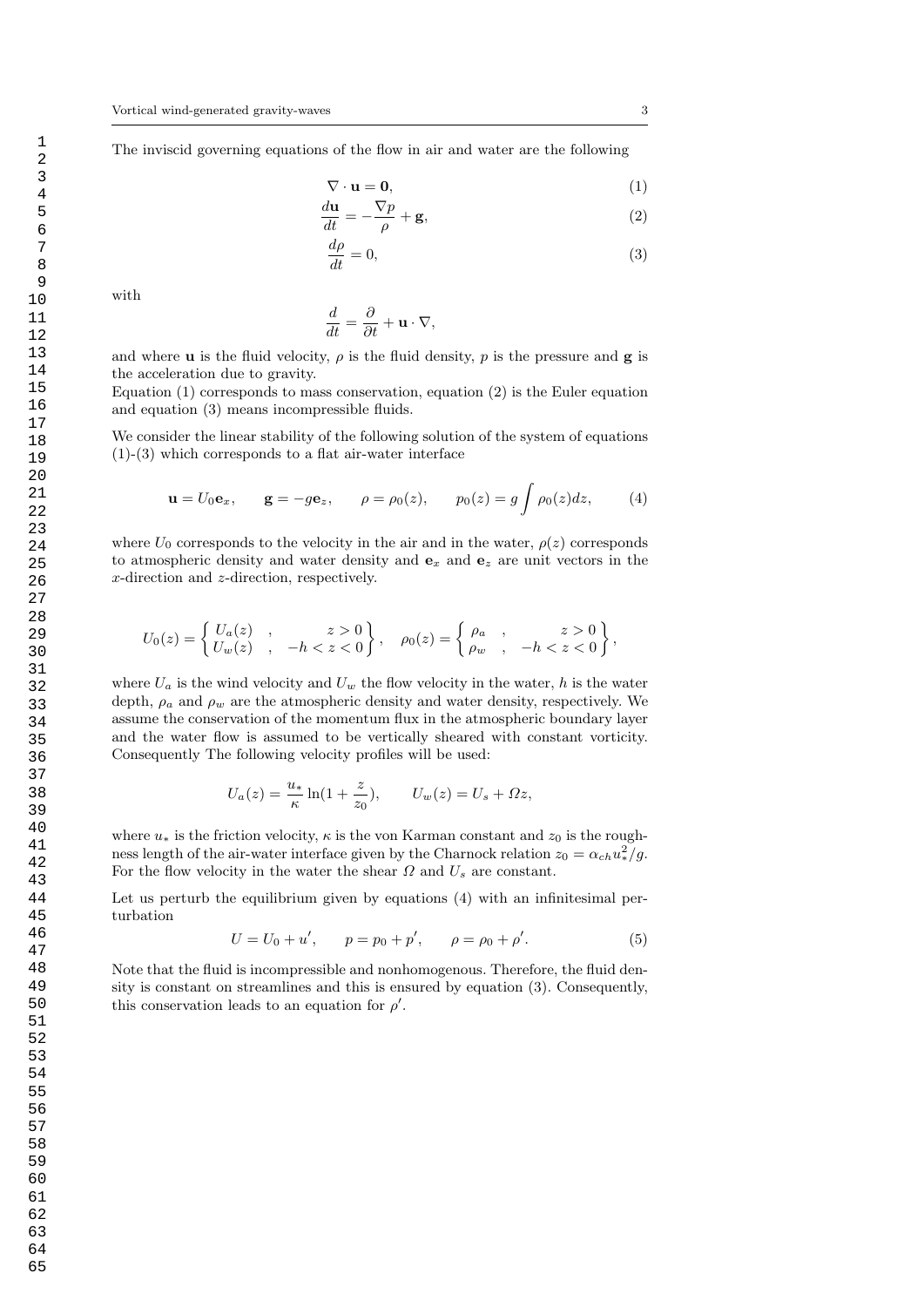Substituting the expressions  $(5)$  into equations  $(1)-(3)$  and linearising gives

$$
\frac{\partial u'}{\partial x} + \frac{\partial w'}{\partial z} = 0,\tag{6}
$$

$$
\frac{\partial u'}{\partial t} + U_0 \frac{\partial u'}{\partial x} + w' U'_0(z) = -\frac{1}{\rho_0} \frac{\partial p'}{\partial x},\tag{7}
$$

$$
\frac{\partial w'}{\partial t} + U_0 \frac{\partial w'}{\partial x} = -\frac{1}{\rho_0} \frac{\partial p'}{\partial z} + \frac{\rho'}{\rho_0^2} \frac{dp_0}{dz},\tag{8}
$$

$$
\frac{\partial \rho'}{\partial t} + U_0 \frac{\partial \rho'}{\partial x} + w' \frac{d\rho_0}{dz} = 0,
$$
\n(9)

where  $w'$  is the vertical component of the velocity perturbation. The solutions of the linearized problem are sought in the following form (normal modes)

$$
[u', w', p', \rho'] = [u_1(z), w_1(z), p_1(z), \rho_1(z)] \exp[i(kx - \omega t)], \qquad (10)
$$

where k and  $\omega$  are the wavenumber and frequency of the perturbation, respectively.

Substituting the expressions (10) into the linearized equations and using  $g =$  $-p'_0/\rho_0$  gives the following Sturm-Liouville problem

$$
\frac{d}{dz}\left(\rho_0 W^2 \frac{d\psi}{dz}\right) - \left(k^2 \rho_0 W^2 + g \frac{d\rho_0}{dz}\right)\psi = 0,\tag{11}
$$

where  $W = U_0 - c$ ,  $c = \omega/k$  and  $\psi = w_1/W$ .

As stated above, the water flow is assumed to be vertically sheared with constant vorticity:  $U_0 = U_s + \Omega z$ , where the shear  $\Omega$  and  $U_s$  are constant. Note that the vorticity is  $-\Omega$ . Without loss of generality we consider a frame of reference in which  $U_s = 0$ . Hence, equation (11) in water reads

$$
\frac{d}{dz}\left(\rho_w(\Omega z-c)^2\frac{d\psi_w}{dz}\right) - \left(k^2\rho_w(\Omega z-c)^2 + g\frac{d\rho_w}{dz}\right)\psi_w = 0.
$$

Let us assume  $d\rho_w/dz = 0$ , then

$$
(\Omega z - c) \frac{d^2 \psi_w}{dz^2} + 2\Omega \frac{d \psi_w}{dz} - k^2 (\Omega z - c) \psi_w = 0.
$$
 (12)

A critical layer in water corresponding to  $\Omega z - c = 0$  exists for negative values of  $\Omega$  (positive vorticity). Consequently, (12) reads

$$
\frac{d^2\psi_w}{dz^2} + \frac{2\Omega}{\Omega z - c}\frac{d\psi_w}{dz} - k^2\psi_w = 0.
$$
\n(13)

The equation (13) can be transformed to a reduced form

$$
\frac{d^2\theta}{dz^2}(z) + q_1(z)\theta(z) = 0,
$$
\n(14)

with the following change of variables

$$
\psi_w(z) = \theta(z) \exp\left(-\frac{1}{2} \int_0^z \frac{2\Omega}{\Omega z' - c} dz'\right), \qquad q_1(z) = -k^2 - \frac{1}{2} \frac{d}{dz} \left(\frac{2\Omega}{\Omega z - c}\right) - \frac{1}{4} \left(\frac{2\Omega}{\Omega z - c}\right)^2,
$$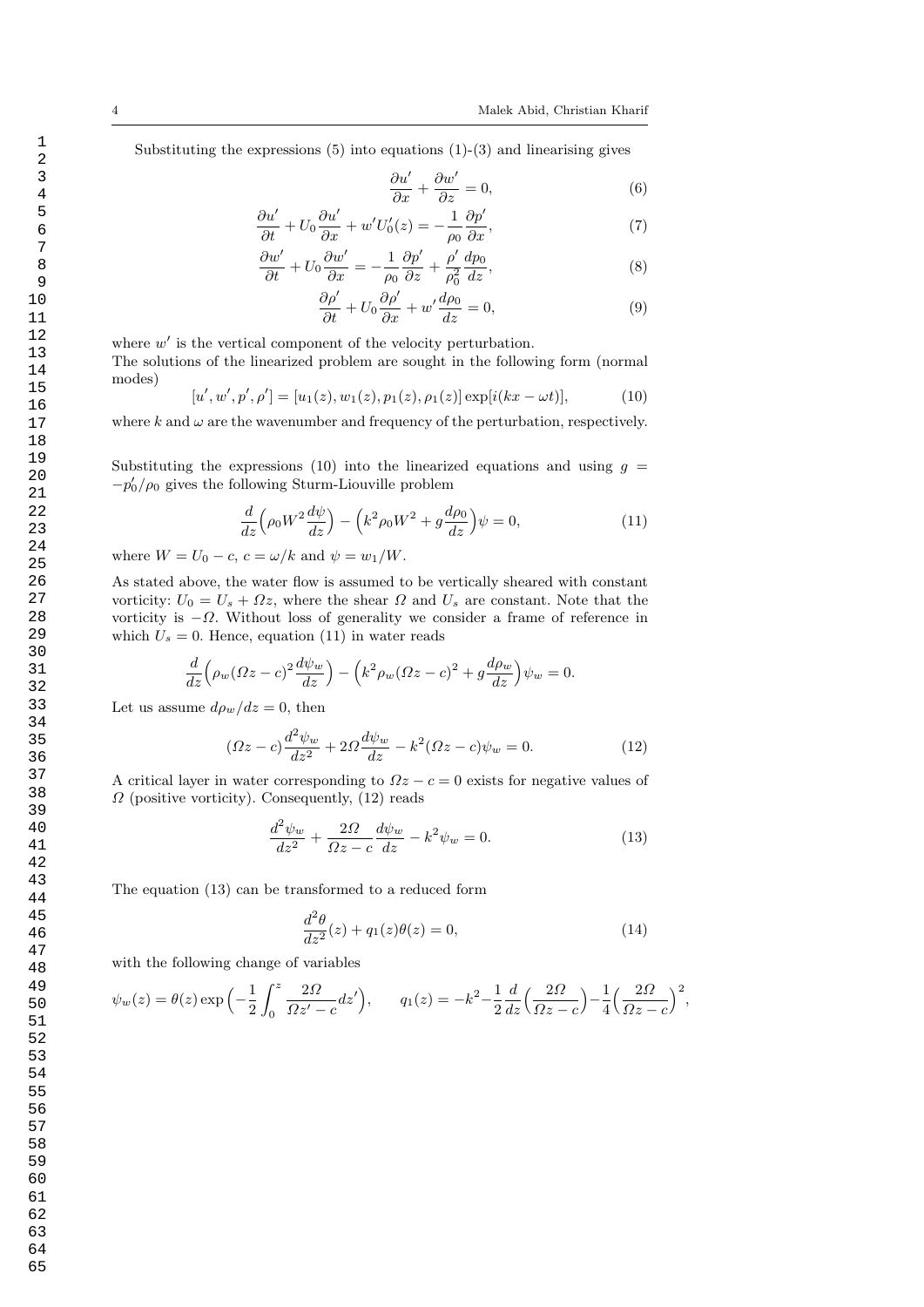that is

$$
\psi_w = \frac{c}{c - \Omega z} \theta(z), \qquad q_1(z) = -k^2.
$$

The reduced form of (13) is

$$
\frac{d^2\theta}{dz^2}(z) - k^2\theta(z) = 0,
$$
\n(15)

Hence, the solution of equation (13) satisfying the boundary condition  $\psi_w(z =$  $-h$ ) = 0 is

$$
\psi_w(z) = \frac{Ac}{c - \Omega z} \frac{\sinh k(z + h)}{\cosh kh}.
$$

A critical layer occurs in the water flow if the following relation is satisfied

$$
c - \Omega z = 0.
$$

Let  $z_c = c/\Omega$  be the critical layer level. The critical layer depth in water,  $h_c$ , only occurs for  $\Omega < 0$ . Using the leading order of the phase velocity,  $c_0$ , given by equation (22), the critical layer depth is

$$
h_c=\frac{\tanh kh}{2k}+\frac{\tanh kh}{2k}\sqrt{1+\frac{4gk}{\varOmega^2\tanh^2kh}}.
$$

Note that this critical layer depth has been derived using the linear phase velocity,  $c_0$ , in the presence of constant vorticity and without wind. In the presence of wind,  $c = c_0 + O(\rho_a/\rho_w)$ . To avoid the presence of a critical layer in water we assume that  $h < h_c + O(\rho_a/\rho_w)$ . Due to the quite small values of  $\Omega$  used, this assumption does not imply that our study is confined to extremely shallow water waves.

Equation (11) is integrated between two points below ( $z = 0-$ ) and above ( $z = 0+$ ) the air-water interface

$$
\rho_0 W^2 \frac{d\psi}{dz} \Big|_{0-}^{0+} = \int_{0-}^{0+} \left( k^2 \rho_0 W^2 + g \frac{d\rho_0}{dz} \right) \psi \, dz,
$$

with

$$
\frac{d\rho_0}{dz} = (\rho_w - \rho_a)\delta(z),
$$

where  $\delta$  is the Dirac delta function. Note that the formal relation

$$
\int_{-\infty}^{+\infty} \delta(z)dz = 1,
$$

indicates that  $\delta$  has the physical dimension of  $m^{-1}$ . It follows

$$
\rho_a W^2(0+) \psi'_a(0+) - \rho_w W^2(0-) \psi'_w(0-) = g(\rho_a - \rho_w) \psi(0)
$$

where  $\psi(0) = \psi_a(0) = \psi_w(0)$  due to continuity of  $\psi$ . It results

$$
\rho_a (U_a(0+) - c)^2 \psi_a'(0+) - \rho_w (\Omega z - c)^2 (0-) \psi_w'(0-) = g(\rho_a - \rho_w) \psi(0),
$$
  

$$
c^2 (\rho_a \psi_a'(0+) - \rho_w \psi_w'(0-)) = g(\rho_a - \rho_w) \psi(0),
$$
  

$$
c^2 (\rho_a \psi_a'(0+) - \rho_w (Ak + \frac{A\Omega}{c} \tanh kh)) = g(\rho_a - \rho_w) \psi(0).
$$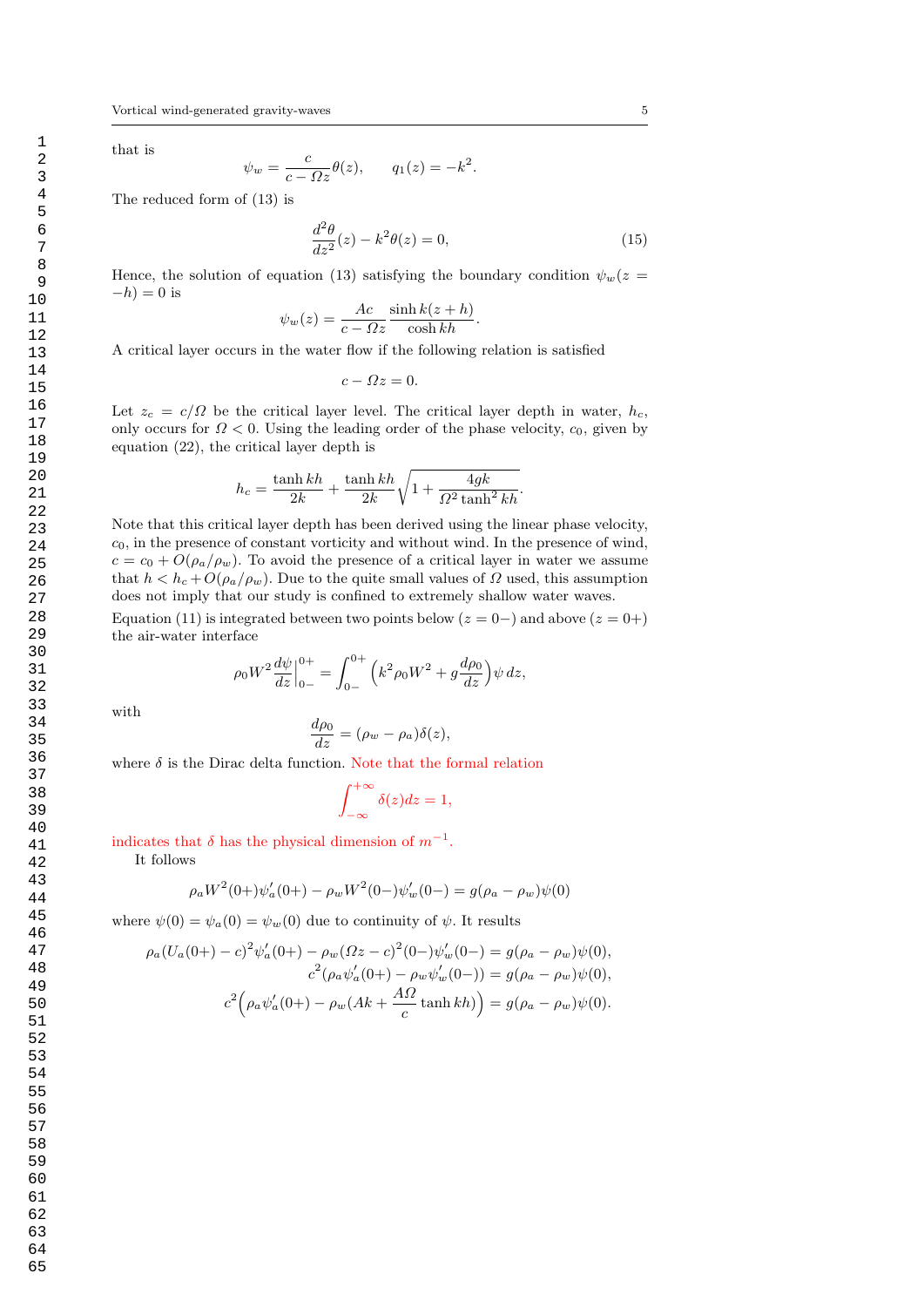Because we consider linear waves, without loss of generality we can set  $A = 1$ 

$$
c^{2} \left( \rho_{a} \psi_{a}^{\prime} (0+) - \rho_{w} (k + \frac{\Omega}{c} \tanh kh) \right) = g(\rho_{a} - \rho_{w}) \tanh kh. \tag{16}
$$

If we ignore wind effect in equation (16), we obtain the linear dispersion relation of gravity waves propagating at the free surface of a flow of finite depth of constant vorticity

$$
kc^2 + (\Omega \tanh kh)c - g \tanh kh = 0.
$$

Let  $\epsilon = \rho_a/\rho_w$  and  $c = c_0 + c_1 \epsilon + \mathcal{O}(\epsilon^2)$  the Taylor series in  $\epsilon$  in the presence of wind (note that without wind  $\epsilon = 0$ ). Substituting the expansion of c into equation (16) gives

At 
$$
\epsilon^0
$$

$$
kc_0^2 + (\Omega \tanh kh)c_0 - g \tanh kh = 0.
$$

At  $\epsilon^1$ 

$$
c_1 = \frac{c_0^2 \psi_a'(0+)-g \tanh kh}{2kc_0 + \Omega \tanh kh}.
$$

Following  $[Janssen(2004)]$  and  $[Thomas(2012)]$ , the equation (11), in the atmospheric medium, is reduced to the following form

$$
\frac{d}{dz} \left( W_0 \frac{d\psi_a}{dz} \right) - k^2 W_0^2 \psi_a = 0,
$$
\n
$$
\psi_a(0) = 1,
$$
\n
$$
\lim \psi_a(z) = 0 \quad \text{as} \quad z \to +\infty,
$$
\n(17)

where  $W_0 = U_0 - c_0$ .

The growth rate  $\gamma_a$  of wave amplitude is

d

$$
\gamma_a = \mathcal{I}m(kc_0 + kc_1\epsilon) = k\epsilon \mathcal{I}m(c_1),
$$
  
\n
$$
\frac{\gamma_a}{\omega_0} = \frac{\epsilon c_0}{2kc_0 + \Omega \tanh kh} \mathcal{I}m(\psi_a'(0+)),
$$

where  $\omega_0 = kc_0$  and  $\mathcal{I}m$  denotes imaginary part.

[Thomas(2012)] has shown that

$$
\mathcal{I}m(\psi_a'(0+)) = \frac{i}{2}\mathcal{W}(\psi_a, \psi_a^*)(0+),
$$

where  $W$  is the Wronskian given by

$$
\mathcal{W}(\psi_a, \psi_a^*)(0+) = \psi_a(0+) \psi_a^{\prime *} (0+) - \psi_a^{\prime} (0+) \psi_a^*(0+) = -2i \mathcal{I} m(\psi_a^{\prime} (0+)),
$$

and  $\psi_a^*$  denotes the complex conjugate.

Then

$$
\frac{\gamma_a}{\omega_0} = i \frac{\epsilon c_0}{2(2kc_0 + \Omega \tanh kh)} \mathcal{W}(\psi_a, \psi_a^*)(0+). \tag{18}
$$

Let  $\chi = w/w(0)$  be the normalised vertical component of air velocity. Then, equation (17) becomes the following Rayleigh equation

$$
W_0 \left(\frac{d^2}{dz^2} - k^2\right) \chi = W_0'' \chi,\tag{19}
$$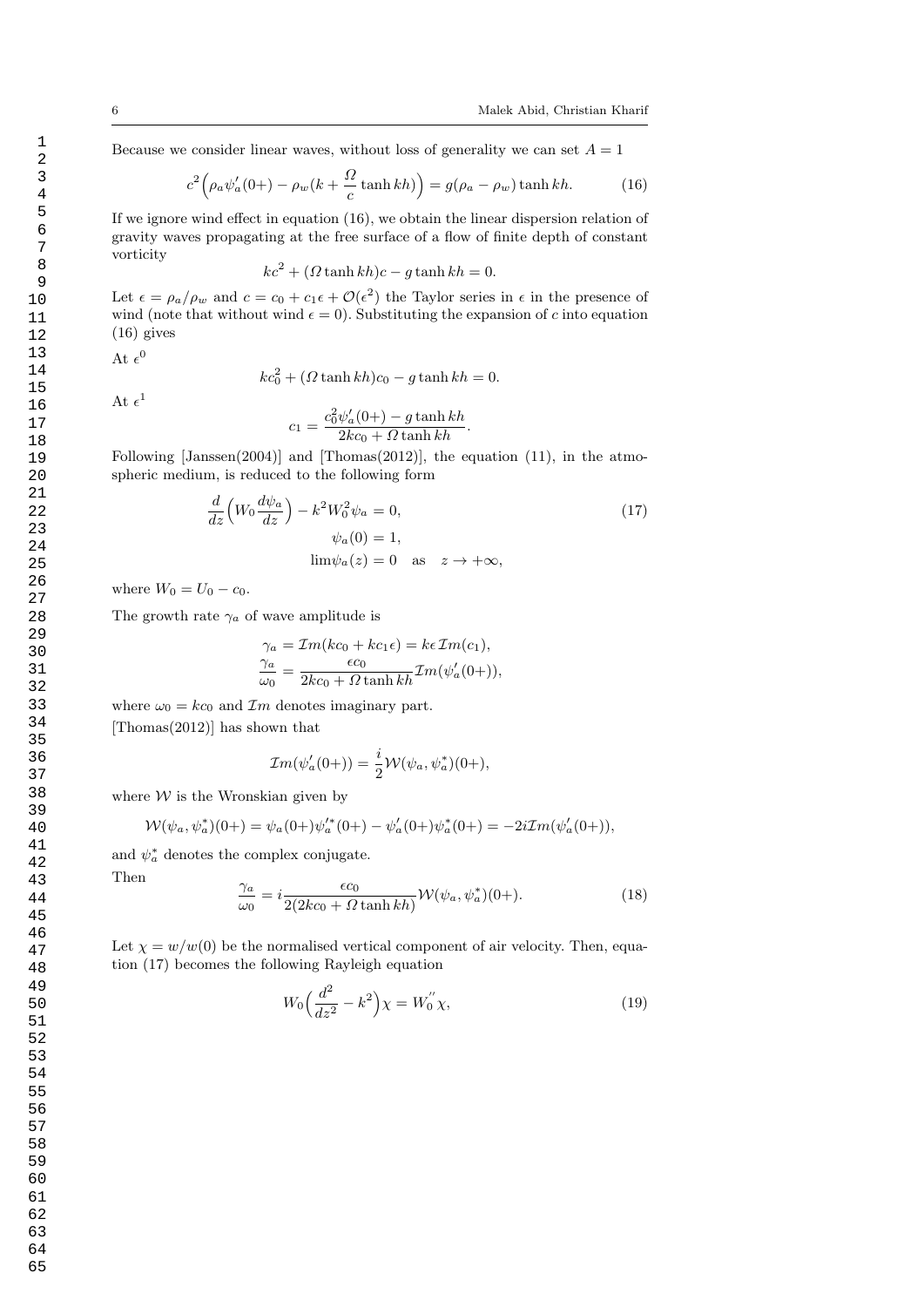65

with

$$
\chi(0)=1,
$$

and

 $\lim_{x \to \infty}$  as  $z \to +\infty$ .

The Rayleigh equation has a singular point where the phase velocity,  $c_0$ , of the waves equals the mean wind velocity  $U_0$ . Consequently, the height,  $z_c$ , of the critical layer in the atmosphere satisfies  $U_0(z_c) = c_0$ .

The growth rate can be rewritten as a function of the Wronskian of the solutions of the Rayleigh equation

$$
\frac{\gamma_a}{\omega_0} = i \frac{\epsilon c_0}{2(2kc_0 + \Omega \tanh kh)} \mathcal{W}(\chi, \chi^*)(0+).
$$
 (20)

One can show that  $W'(\chi, \chi^*) = 0$ . Consequently, the Wronskian is constant for  $z > z_c$  and  $z < z_c$  as well and may show a jump  $\mathcal{W}(z_c + \varepsilon) - \mathcal{W}(z_c - \varepsilon)$ , with  $\varepsilon > 0$ , at the critical height. Due to the boundary condition at infinity,  $\lim W = 0$ as  $z \to +\infty$ ,  $\mathcal{W}(z) = 0, \forall z > z_c$ . Finaly, the jump is equals to  $-\mathcal{W}(z_c - \varepsilon)$  and is given by the following expression

$$
-\mathcal{W}(z_c - \varepsilon) = \lim I(\Delta, \varepsilon) \quad \text{as} \quad \Delta \to 0, \Delta > 0,
$$

with

$$
I(\varDelta,\varepsilon)=-4i\frac{W_{0c}^{''}}{W_{0c}'}\left|\chi_c\right|^2\arctan{\left(\varepsilon\frac{W_{0c}'}{\varDelta}\right)}.
$$

The result is

$$
-\mathcal{W}(z_c - \varepsilon) = -2i\pi \frac{W_{0c}^{''}}{|W_{0c}^{'}|} |x_c|^2,
$$

where  $W_{0c}^{''} = W_0^{''}(z = z_c)$ ,  $W_{0c}^{'} = W_0^{'}(z = z_c)$  and  $\chi_c = \chi(z = z_c)$ . The expression of the Wronskien is

$$
\mathcal{W} = 2i\pi \frac{W_{0c}^{''}}{|W_{0c}'|} |x_c|^2, \quad z < z_c.
$$

The normalised growth rate of surface wave amplitude is

$$
\frac{\gamma_a}{\omega_0} = -\frac{\pi \epsilon c_0}{2kc_0 + \Omega \tanh kh} \frac{W_{0c}^{''}}{|W_{0c}^{\prime}|} |\chi_c|^2,
$$
\n(21)

with

$$
c_0 = -\frac{\Omega \tanh kh}{2k} + \sqrt{\frac{g \tanh kh}{k} + \frac{\Omega^2 \tanh^2 kh}{4k^2}}.
$$
 (22)

Equation (21) can be written differently

$$
\frac{\gamma_a}{\omega_0} = -\frac{\pi \epsilon c_0}{\sqrt{4gk \tanh kh + \Omega^2 \tanh^2 kh}} \frac{W_{0c}^{''}}{|W_{0c}^{'}|} |\chi_c|^2.
$$
\n(23)

As mentioned previously, we assume the conservation of the momentum flux in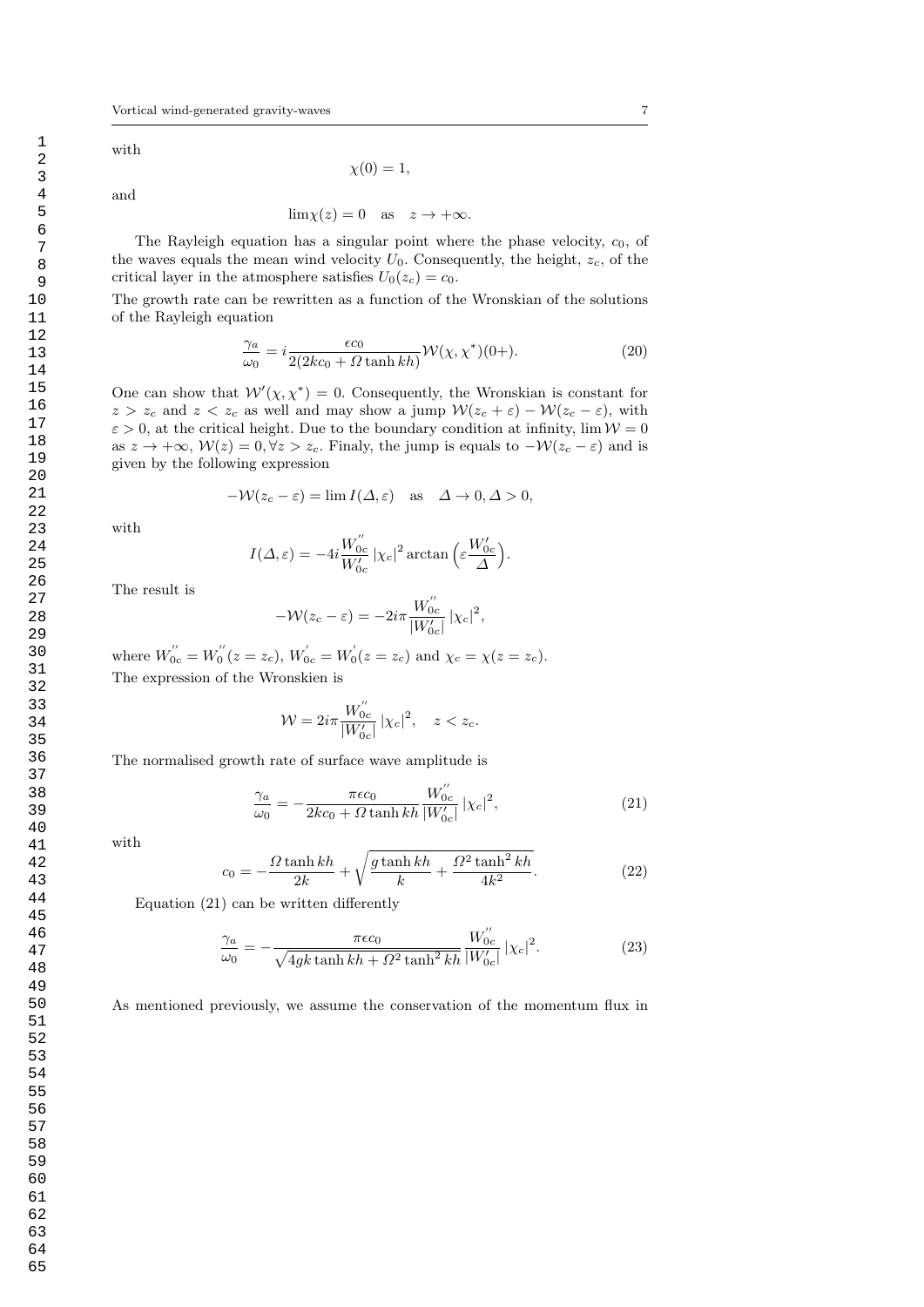the atmospheric boundary layer. Consequently, the wind profile is given by the following logarithmic law

$$
U_a(z) = \frac{u_*}{\kappa} \ln(1 + \frac{z}{z_0}),
$$
\n(24)

where  $u_*$  is the friction velocity,  $\kappa$  is the von Karman constant and  $z_0$  is the roughness length of the air-water interface given by the Charnock relation  $z_0 =$  $\alpha_{ch}u^2_*/g.$ 

Within the framework of a logarithmic law we obtain

$$
\frac{W_{0c}^{''}}{|W_{0c}'|} = -\frac{1}{z_0} \exp(-\kappa \frac{c_0}{u_*}).
$$

To derive the expression of the growth rate of the wave amplitude as a function of the wave age  $c_0/u_*$  we use as reference velocity  $u_*$  and reference length  $u_*^2/g$ . Let  $c_* = c_0/u_*, k_* = u_*^2 k/g, \Omega_* = u_* \Omega/g, h_* = gh/u_*^2$  and  $z_{0*} = gz_0/u_*^2$  be the dimensionless variables and parameters. Note that  $z_{0*} = \alpha_{ch}$ . In dimensionless form, the growth rate of the wave amplitude is

$$
\frac{\gamma_a}{\omega_0} = \frac{\rho_a}{\rho_w} \frac{\pi}{z_{0*}} \frac{c_*^2}{2 - c_* \Omega_* \tanh(kh)} \exp(-\kappa c_*) |\chi_c|^2, \tag{25}
$$

with

$$
c_* = -\frac{\Omega_* \tanh(k_* h_*)}{2k_*} + \sqrt{\frac{\tanh(k_* h_*)}{k_*} + \frac{\Omega_*^2 \tanh^2(k_* h_*)}{4k_*^2}}.
$$

Note that  $2 - c_* \Omega_* \tanh(k_* h_*) = 2 - \tanh(k_* h_*) + k_* c_*^2 > 1$ . Using  $z_{0*} = \alpha_{ch}$ , equation (25) reads

$$
\frac{\gamma_a}{\omega_0} = \frac{\rho_a}{\rho_w} \frac{\pi}{\alpha_{ch}} \frac{c_*^2}{2 - c_* \Omega_* \tanh(kh)} \exp(-\kappa c_*) |\chi_c|^2.
$$
 (26)

The dimensionless amplitude growth rate depends only on the wave age and vorticity.

The Rayleigh equation (19) is written in dimensionless form

$$
(U_{a*} - c_*)(\frac{d^2}{dz_*^2} - k_*^2)\chi_* = U_{a*}'\chi_*,
$$
\n(27)

.

where

$$
U_{a*} = \frac{1}{\kappa} \ln(1 + \frac{z_*}{z_{0*}}), \qquad \chi_* = \frac{w_*}{w_*(0)}, \qquad w_* = \frac{w}{u_*}
$$

The dimensionless unknown  $\chi_*$  is computed numerically by solving equation (27) with the method of [Conte & Miles(1959)]. The dimensionless growth rate of the wave amplitude  $\gamma_a/\omega_0$  is calculated once the critical value of  $\chi_*$  is known. Rayleigh equation could be written for water. However,  $U''_w(z) = 0$  cancels the singularity at  $z = h_c + O(\rho_a/\rho_w)$  and consequently any instability mechanism in the water flow.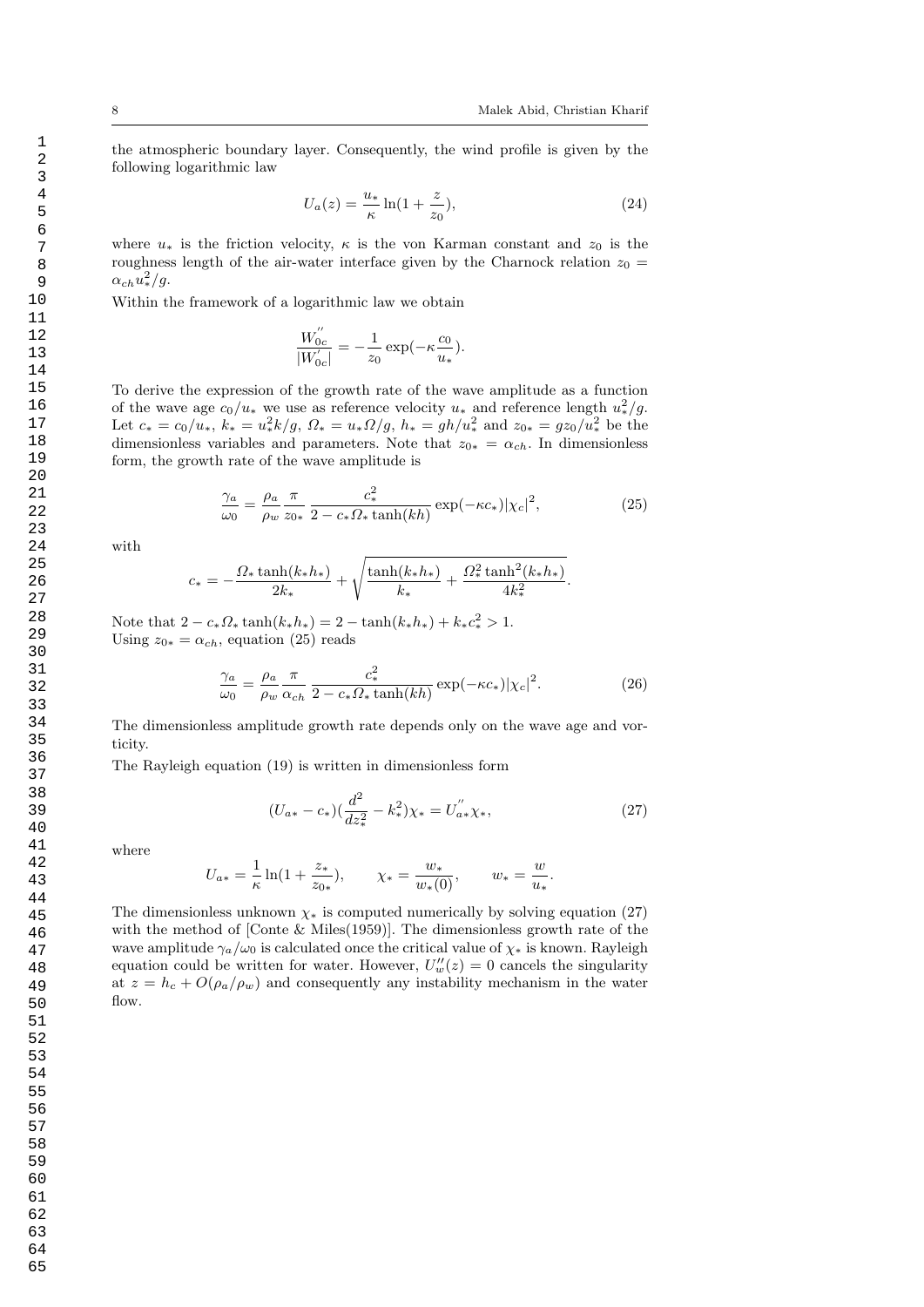

Fig. 1 Dimensionless energy growth rate as a function of the inverse of wave age without vorticity ( $\Omega = 0$ ). Experimental data of [Young & Verhagen(1996)], \*, and the least squares fit by [Young (1997)] −◦. [Montalvo & al. (2013)] dot-dashed. The solid line corresponds to present results. The depth used corresponds to  $\delta = gh/U_{10}^2 = 0.2$ , using [Young (1997)] notation.

#### 3 Validation

To validate our approach in finite depth we have compared our results, in the absence of vorticity  $(\Omega = 0)$ , with numerical results of [Montalvo & al. (2013)], the experimental data of [Young & Verhagen(1996)], and the least squares fit by [Young (1997)]. The empirical relationship derived by [Young (1997)] to fit the experimental data reads

$$
\gamma_E = A \left( \frac{U_{10}}{c_0} - 0.83 \right) \tanh^n \left( \frac{U_{10}}{c_0} - B \right),\tag{28}
$$

where  $\gamma_E$  is the energy growth rate of water waves,  $A = 6.8 \times 10^{-5}$ ,  $B = 1.25 \delta^{-0.45}$ and  $U_{10} \simeq 11.6u_*/\kappa$  (see [Montalvo & al. (2013)]). The value  $n = -0.45$  was obtained by Young from a least squares fit to the data. Note that this relationship should depend on vorticity through  $c_0$  while Young did not consider vorticity effect. Figure 1 displays the dimensionless growth rate of wave energy as a function of the inverse of wave age in the absence of vorticity. A good agreement is found between our results and those of [Montalvo  $\&$  al. (2013)] despite the occurrence of a small deviation when the slope of the curve becomes very steep. One can observe a deviation between the result of the least squares fit of experimental data and the theoretical ones. A physical ingredient seems to be absent in the theoretical approach and will be addressed in the next section.

Note that in the limiting case of deep water  $(kh \to \infty)$  our results are in full agreement with those of [Beji & Nadaoka(2004)] and [ Stiassnie & al. (2007)].

#### 4 Vorticity effects in finite depth

Very recently, [Kharif & Abid (2020)] have shown for the infinite depth case that the amplitude growth rate, of wind generated waves, increases with vorticity except for quite old waves. They also found a limit to the wave energy growth, in the case of negative vorticity, corresponding to the vanishing of the growth rate. The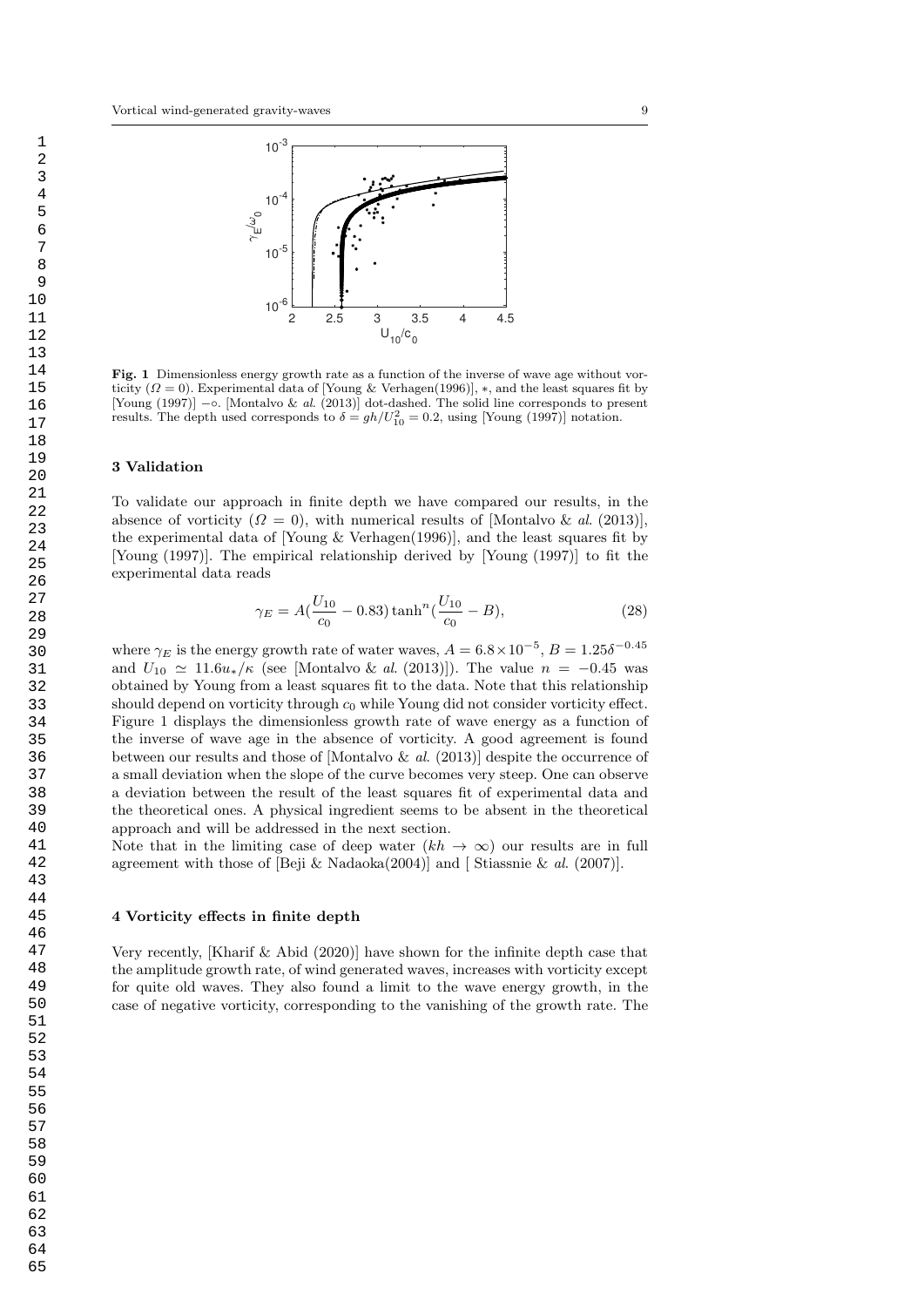

Fig. 2 (Color online) Dimensionless amplitude growth rate as a function of the wave age for different values of the dimensionless depth  $h_*: 100 \text{ (} \circ )$ , 200 ( $*$ ), 300 (squares),  $\infty$  (dashed) and different values of the dimensionless vorticity  $\Omega_*$ : a) -0.02, b) 0, c) 0.02.

limiting wave age they found is equal to  $1/\Omega_*$ . We consider here the case of finite depth and find that the limit of the growth rate of waves depends not only on vorticity,  $\Omega_*$ , but also on the depth  $h_*$ . Figure 2 shows the dimensionless growth rate of the wave amplitude as a function of the wave age for different values of the dimensionless depth and different values of the dimensionless vorticity. We can see that the growth rate of waves generated at the surface of a vertically sheared flow of constant vorticity decreases as the intensity  $\Omega_*$  increases and vanishes when a limit to the wave amplitude growth is reached corresponding to a limiting wave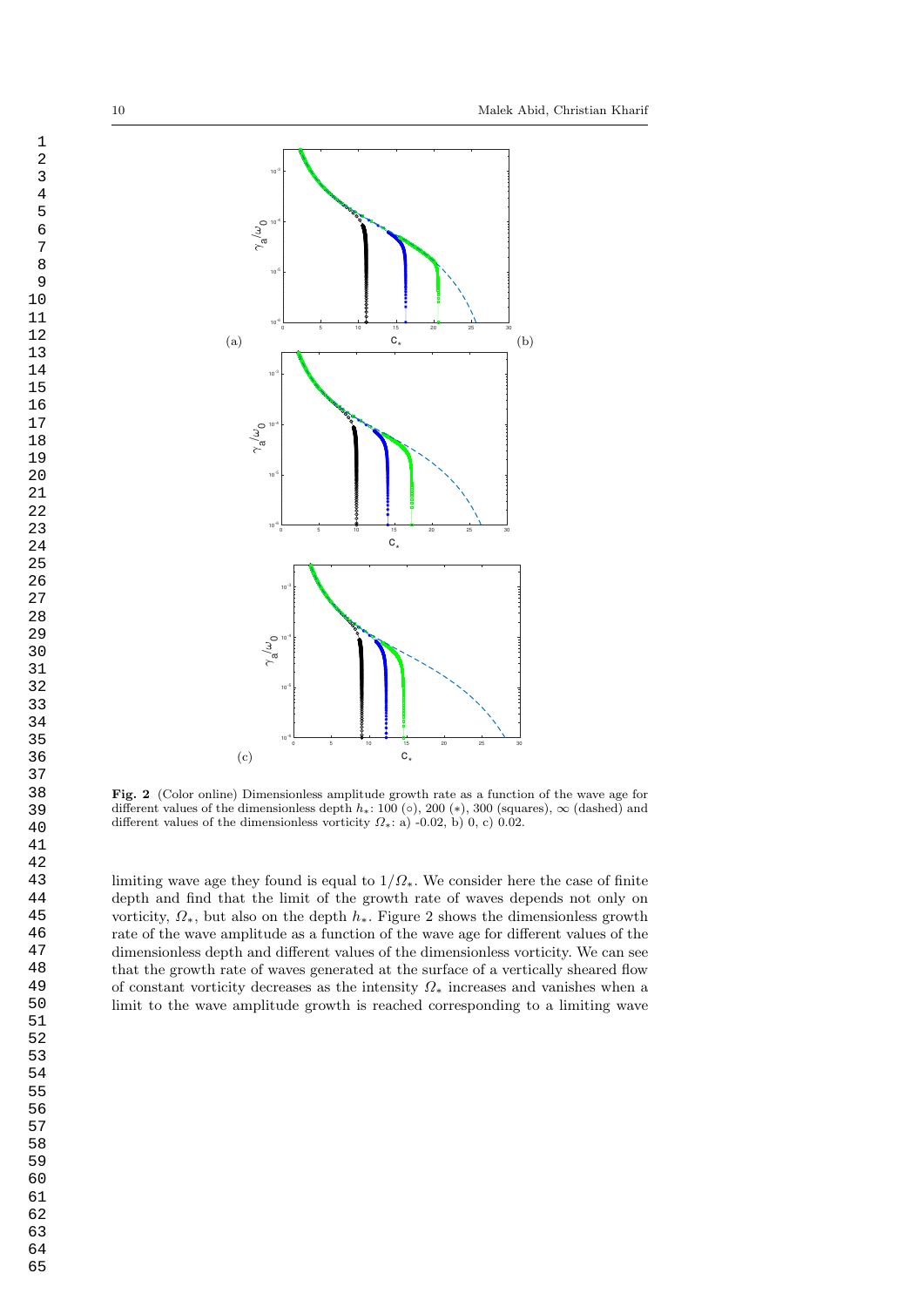

Fig. 3 (Color online) Limit phase speed as a function of depth for different values of vorticity: blue  $\Omega_* = -0.03$ , black  $\Omega_* = 0$ , red  $\Omega_* = 0.0226$ , magenta  $\Omega_* = 0.06$  and green  $\Omega_* = 0.1$ . The squares correspond to AUSWEX experimental data from [Donelan & al. (2006) ].

age. The opposite of this behavior, observed in the infinite depth case for old waves when the vorticity is positive, does not occur in finite depth. There is no wave age for which the amplitude growth rate curve with  $\Omega_* < 0$  crosses the curve with  $\Omega_* = 0$ , in finite depth, at least for  $h_* \leq 300$ . Furthermore, for a given finite depth, figure 2 also shows that the limiting wave age is greater when  $\Omega_* < 0$ , and that the limiting wave age, for a given vorticity, increases with depth.

The wave age corresponding to  $\gamma_a = 0$  can be determined easily as follows. In the limit  $k \to 0$ , the limiting phase speed, corresponding to the wave age with  $\gamma_a = 0$ , is given by (for a finite depth h)

$$
\lim c_0 = -\frac{h\Omega}{2} + \sqrt{gh + \frac{h^2 \Omega^2}{4}},
$$
 as  $k \to 0$ .

Hence,

$$
\lim c_* = -\frac{h_* \Omega_*}{2} + \sqrt{h_* + \frac{h_*^2 \Omega_*^2}{4}}, \qquad \text{as} \qquad k_* \to 0,
$$
 (29)

which is the dimensionless phase speed of linear long waves in the presence of constant water vorticity.

Contrarily to the case of infinite depth this expression of the limiting wave age is valid for both positive and negative vorticity. Note that without vorticity the limiting wave age is given by  $\lim c_* = \sqrt{h_*}$ . Hence, the growth rate of wind generated waves is depth limited in this case. When  $\Omega \neq 0$ , for a given finite depth, the limiting phase speed increases with positive vorticity  $(Q < 0)$  and decreases otherwise. For a given vorticity, the limiting phase speed increases with  $h$ . These features are in agreement with the results presented in figure 2 where dimensionless amplitude growth rate as a function of the wave age, for different values of the dimensionless depth and vorticity, is depicted.

The dimensionless limiting wave-age as a function of dimensionless depth, for different values of vorticity, is presented in figure 3, as well as the AUSWEX experimental data from [Donelan & al. (2006)]. It is clearly seen that taking the vorticity in water into account is important in determining the limiting wave age, namely in the case of negative vorticity  $(\Omega_* > 0)$ . Indeed, the AUXEWEX data are obtained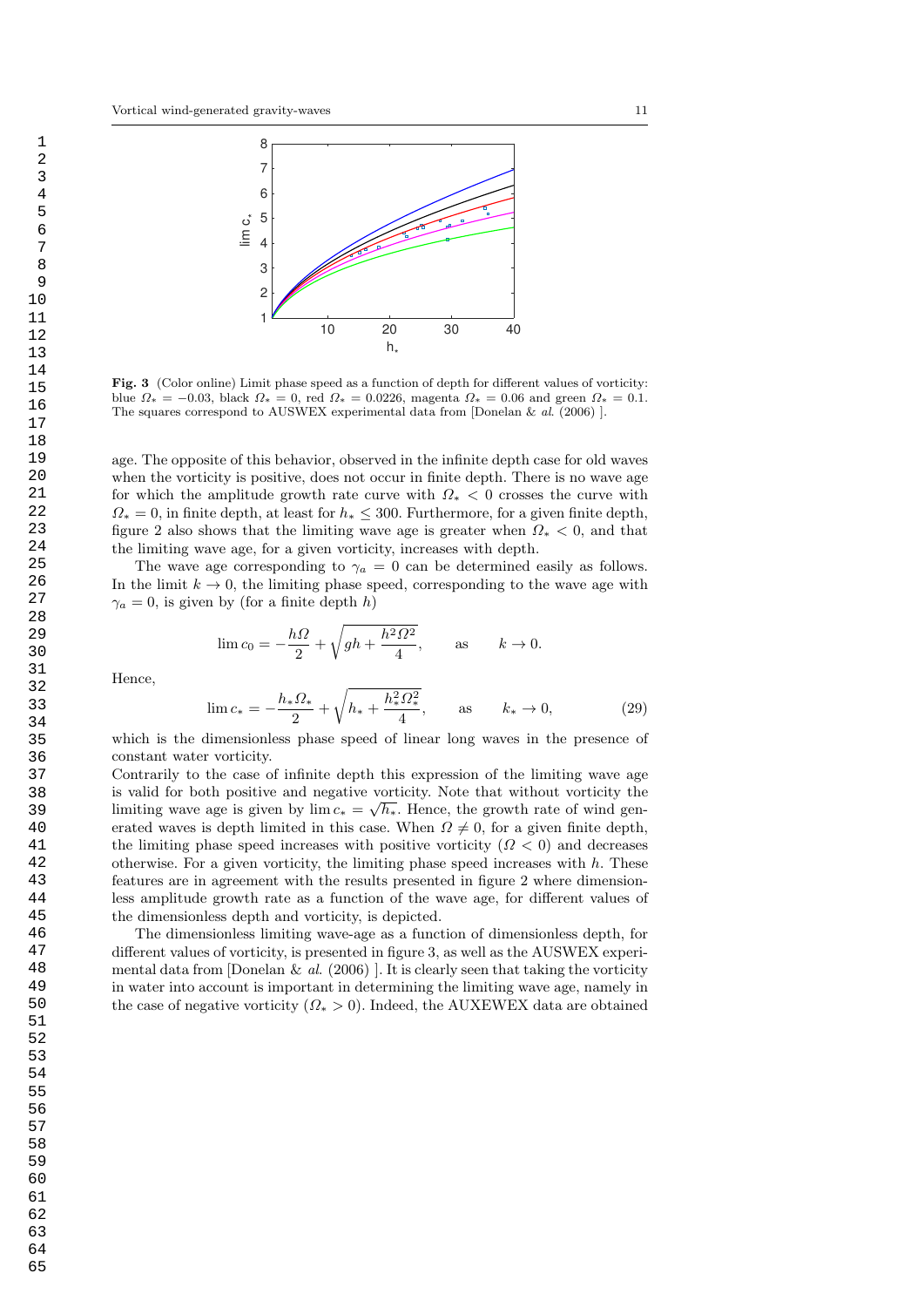

Fig. 4 (Color online) Dimensionless energy growth rate as a function of the inverse of wave age. Without vorticity  $(\Omega_*)$  = 0): experimental data of [Young & Verhagen(1996)], \*, and the least squares fit by [Young (1997)] −◦. [Montalvo & al. (2013)] dot-dashed. The solid line corresponds to present results. With vorticity: red,  $\Omega_* = 0.0226$ , blue,  $\Omega_* = -0.0226$ . The depth used corresponds to  $\delta = gh/U_{10}^2 = 0.2$ , using [Young (1997)] notation.

from experiments on wind waves conducted in the Lake George which is a shallow lake (Australia). The combined action of wind and the friction at the bottom leads to the formation of a shear flow in the water of negative vorticity. To go further in this direction, let us revisit the experimental data of [Young & Verhagen(1996)] and the fit of [Young (1997)], presented in figure 1, using the vorticity in water. Knowing the limiting wave age and the depth we can compute the corresponding vorticity using equation (29):

$$
\Omega_* = (-(\lim c_*)^2 + h_*)/(h_* \lim c_*). \tag{30}
$$

From this expression, it is interesting to note that  $\lim c_* = 1/\Omega_*$  when  $h_* \to \infty$ . From both equations (28) and (30) we have obtained the value  $\Omega_* = 0.0226$ . The corresponding dimensionless energy growth-rate curve, obtained with our approach, is presented in figure 4. As it can be seen in this figure the agreement between our vortical flow results and the least squares fit of the experimental data is very good, stressing the importance of taking the vorticity in water into account, namely in finite depth.

#### 5 Conclusion

The Miles theory of wind wave generation has been revisited by considering a preexisting underlying water flow of constant vorticity in arbitrary depth. We found that the wave energy growth rate is an increasing function of the vorticity and depth and showed that this growth rate is limited. This limit depends both on vorticity and depth. The corresponding limiting wave age is related to vorticity and depth according to the following relation

$$
\Omega = \frac{- (\lim c_0)^2 + gh}{h \lim c_0},
$$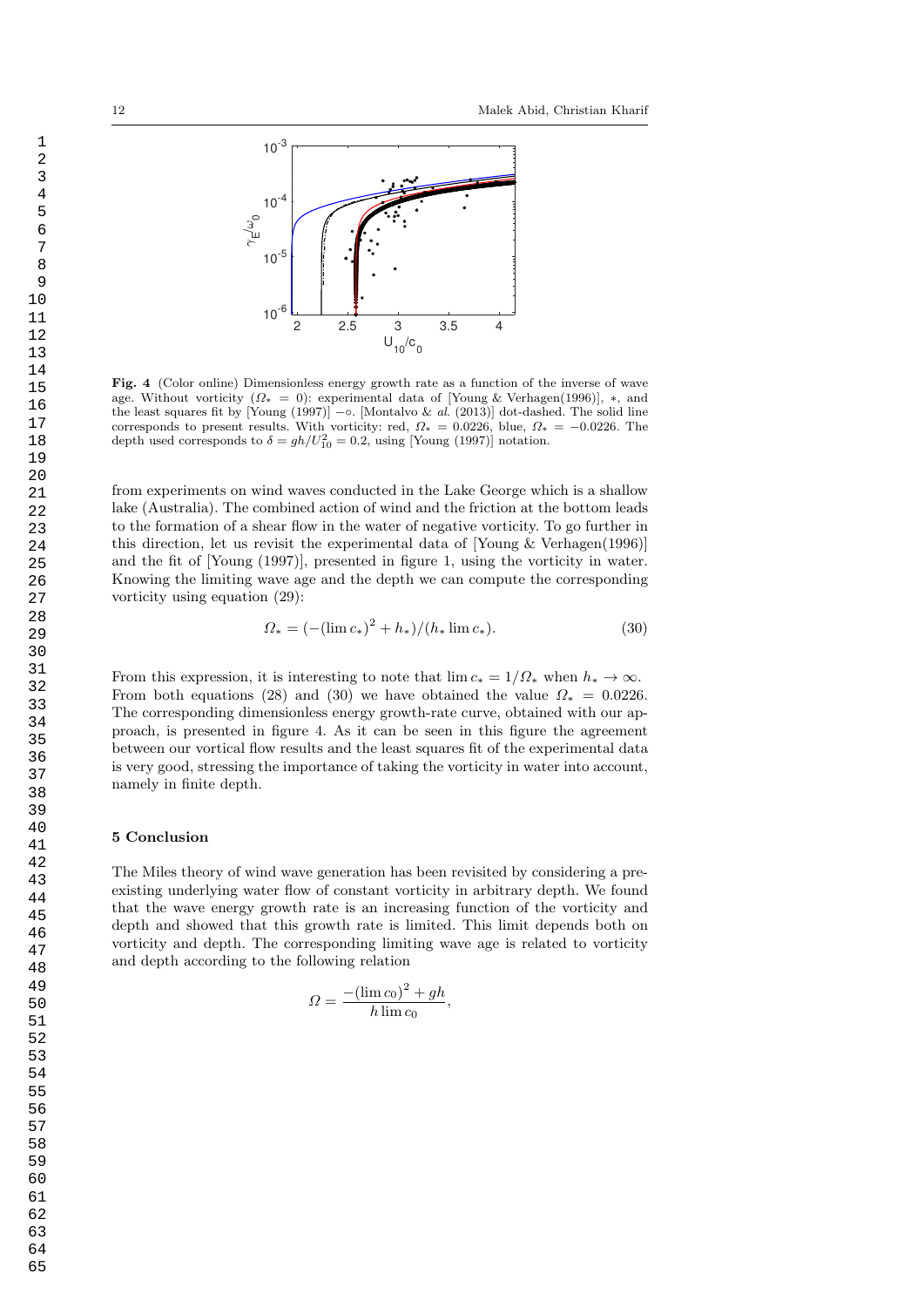and it increases with both vorticity and depth. We have compared our theoretical results with the experimental data of [Young & Verhagen(1996)] and the empirical expression derived by [Young (1997)] in the light of the dependence of the limiting wave age on vorticity. We found that water vorticity could play an important role in the growth of wind waves generated in the presence of an underlying vortical flow, whatever the depth.

To go beyond the assumption of constant vorticity, it would be interesting to extend this study to depth-dependent water vorticity and this is the object of a future work.

Acknowledgements The project leading to this publication has received funding from the Excellence Initiative of Aix-Marseille University - A\*Midex, a French "Investissements d'Avenir programme" AMX-19-IET-010.

#### Conflict of interest

The authors declare that they have no conflict of interest.

#### Data availability

Data will be made available on reasonable request.

#### References

- [Beji & Nadaoka(2004)] Beji, S.; Nadaoka, K. Solution of the Rayleigh's instability equation for arbitrary wind profiles. J. Fluid Mech. 2004, 500, 65–73.
- [Conte & Miles(1959)] Conte, S.D.; Miles, J.W. On the numerical integration of the Orr-Sommerfeld equation. J. Soc. Indust. Appl. Math. 1959,  $7(4)$ , 361-366.
- [Donelan & al. (2006) ] Donelan, M. A., Babanin, A. V., Young, I. R., Banner, M. L. Wavefollower field measurements of the wind-input spectral function. Part II: parameterization of the wind input. Journal of Physical Oceanography 2006, 36, 1672–1689.
- [Hristov, Miller & Friehe (2003)] Hristov, T.S.; Miller, S.D.; Friehe, C.A. Dynamical coupling of wind and ocean waves through wave-induced air flow. Nature 2003, 442, 55–58.
- [Janssen(2004)] Janssen, P.A.E.M. The interaction of ocean waves and wind. Cambridge University Press 2004.
- [Kawai(1979)] Kawai, S. Generation of initial wavelets by instability of a coupled shear flow and their evolution to wind waves. J. Fluid Mech. 1979, 93, 661–703.
- [Kharif & Abid (2020)] Kharif, C. and Abid, M. Miles theory revisited with con-<br>stant vorticity in water of infinite depth *J. Mar. Sci. Eng.*, **2020**, 8(8), 623. stant vorticity in water of infinite depth https://doi.org/10.3390/jmse8080623
- [Miles(1957)] Miles, J.W. On the generation of surface waves by shear flows. J. Fluid Mech. , 3, 185–204.
- [Montalvo & al. (2013)] Montalvo, P.; Dorignac, J.; Manna, M.A.; Kharif, C.; Branger, H. Growth of surface wind-waves in water of finite depth. A theoretical approach. Coastal Engineering 2013, 77, 49–56.
- [ Stiassnie & al. (2007)] Stiassnie, M.; Agnon, Y.; Janssen, P.A.E.M. Temporal and spatial growth of wind waves. J. Phys. Oceanogr. ,  $37$ ,  $106-114$ .
- [Thomas(2012)] Thomas, R. L'instabilité modulationnelle en présence de vent et d'un courant cisaillé uniforme. PhD thesis. Aix-Marseille University, France 2012.
- [Valenzuela(1976)] Valenzuela, G.R. The growth of gravity-capillary waves in the coupled shear flow. J. Fluid Mech. 1976, 76, 229–250.